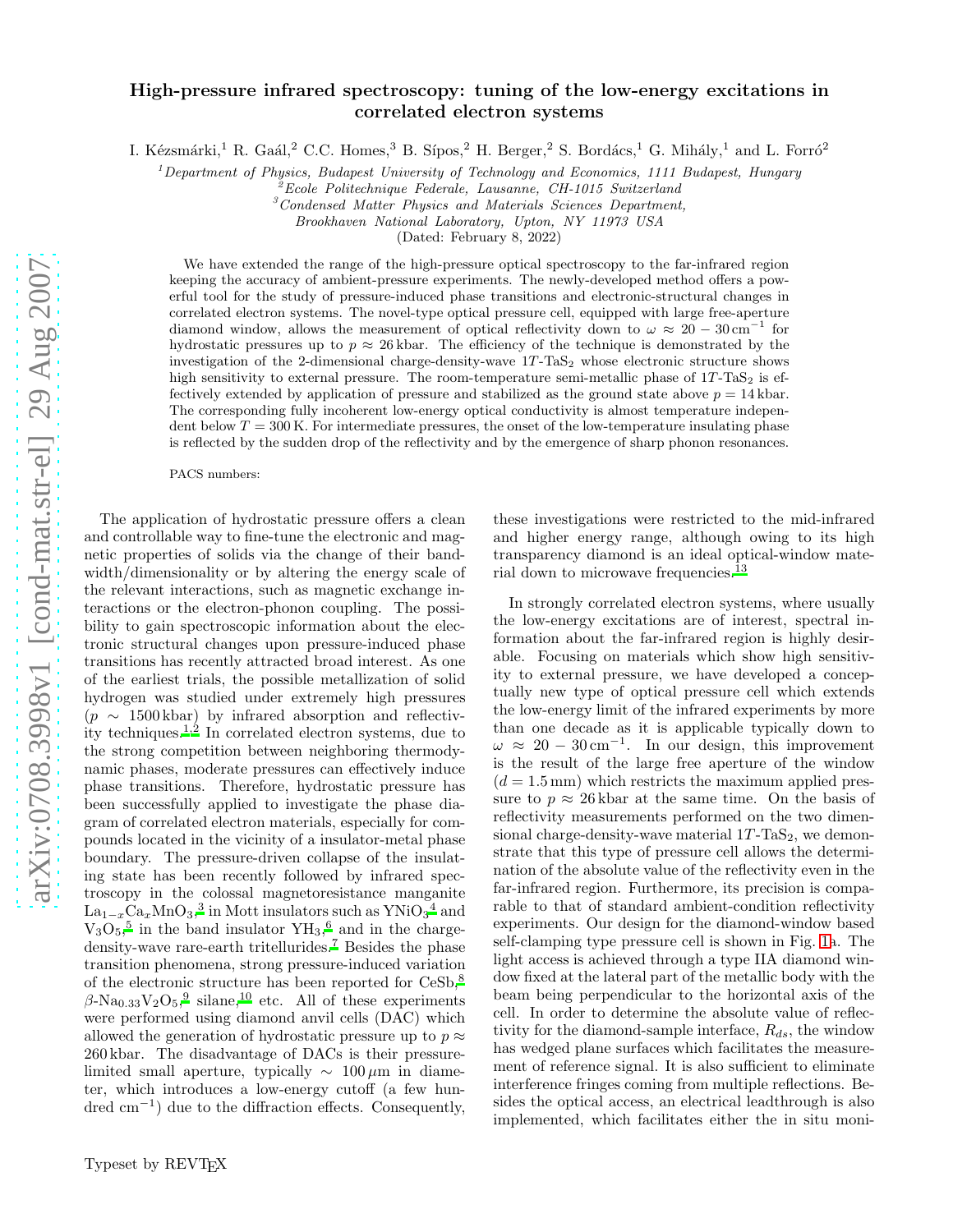

<span id="page-1-0"></span>FIG. 1: (Color online) Our home-designed optical pressure cell: steel body equipped with a type IIA diamond window. The upper panel shows the prorata drawing of the cell. The sample is mounted on the inner surface of the diamond window which has  $d = 1.5$  mm free aperture. As demonstrated in the lower panel, the angle of wedging between the two surfaces of the window allows for a clean separation of the reflections from the vacuum-diamond and diamond-sample interface and thus facilitates reference measurements (see text for details).

toring of pressure by a resistive sensor (InSb, amorphous carbon, etc.) or the simultaneous measurement of the sample resistivity during the pressure runs. For lowtemperature experiments the pressure cell is attached to the cold finger of a the He flow cryostat and the thermalization is ensured by a radiation shield.

As followed in the sketch of Fig. [1b](#page-1-0), the intensity reflected back from the vacuum-diamond and diamondsample interfaces  $(I_{vd}$  and  $I_{ds}$ , respectively) can be detected separately by a few degree (typically  $\sim 7^{\circ}$ ) rotation of the cell around its vertical axis due to the wedging of the diamond. (A wedging angle of 2° results in  $\sim 10^{\circ}$ angular deviation between the two reflected beams which, together with the finite beam size and the rotation of the cell, requires an opening angle of  $\sim 28^{\circ}$  for the conical bore on the diamond holder in our optical arrangement.) The nearly normal incidence is still held for the both positions. Correspondingly, the reflectivity of the sample relative to the diamond can be obtained from the measured intensities:

<span id="page-1-1"></span>
$$
R_{ds}(\omega) = \frac{R_{vd}(\omega)}{(1 - R_{vd}(\omega))^2} \cdot \frac{I_{ds}(\omega)}{I_{vd}(\omega)},
$$
(1)

where  $R_{vd} \equiv R_d$ ) is the absolute reflectivity of the diamond. The  $R_{vd}(\omega)/(1 - R_{vd}(\omega))^2$  prefactor can be calculated from the well-documented refractive index of diamond,  $\hat{n}_d$ .<sup>[11](#page-3-11)[,12](#page-3-12)[,13](#page-3-10)[,14](#page-3-13)[,15](#page-3-14)</sup> High-quality, such as type IIA, optical diamonds show no significant absorption up to  $\omega \approx 40000 \,\mathrm{cm}^{-1}$ . On the other hand, the effect of weak absorption introduces only another frequency-dependent factor into Eq. [1](#page-1-1) (which can be directly determined from the transmittance of the window) but its influence on  $R_{vd}$ and  $R_{ds}$  can be usually neglected. If  $R_{ds}(\omega)$  is measured over a sufficiently broad range of energy, the complex refractive index of the sample relative to the diamond  $\hat{n}_{ds}(\omega)$  can be obtained by the Kramers-Kronig analysis. Since  $\hat{n}_d(\omega)$  is purely real and shows a monotonous increase of about 10% up to  $\omega \approx 40000 \text{ cm}^{-1}$ , it is straightforward to calculate the complex dielectric response of the sample relative to the vacuum. This analysis fails only for the multiphonon absorption bands of the diamond located in the range of  $\omega = 1500 - 2700 \,\mathrm{cm}^{-1}$ [.](#page-3-14)<sup>15</sup> We note at this point that, additional to the absorption of the diamond above  $\omega \approx 40000 \,\mathrm{cm}^{-1}$ , the high-energy limit of this method is determined by the roughness and/or planarity of the diamond-sample interface  $\delta_{ds}$ . Therefore, special care should be taken for the proper matching between the window and the sample in order to eliminate interference and diffraction effects inherently appearing for wavelength shorter than  $\delta_{ds}$ .



<span id="page-1-2"></span>FIG. 2: (Color online) Temperature dependence of the resistivity for three selected pressures in  $1T$ -TaS<sub>2</sub>. At each pressure infrared reflectivity was measured at temperatures labeled by different symbols:  $\circ$ ,  $\bullet$ , and  $\oplus$  correspond to points in the pressure-temperature phase diagram which are characterized by the reflectivity spectrum as the room-temperature, low-temperature phase, or as a mixed state, respectively. At  $p = 1 \frac{\text{bar}}{14}$  kbar the corresponding symbols are shown above/below the resistivity curve. For  $p = 4$  kbar the reflectivity measurements performed in cooling run are indicated below while those in warming up are shown above the  $\rho(T)$ curve.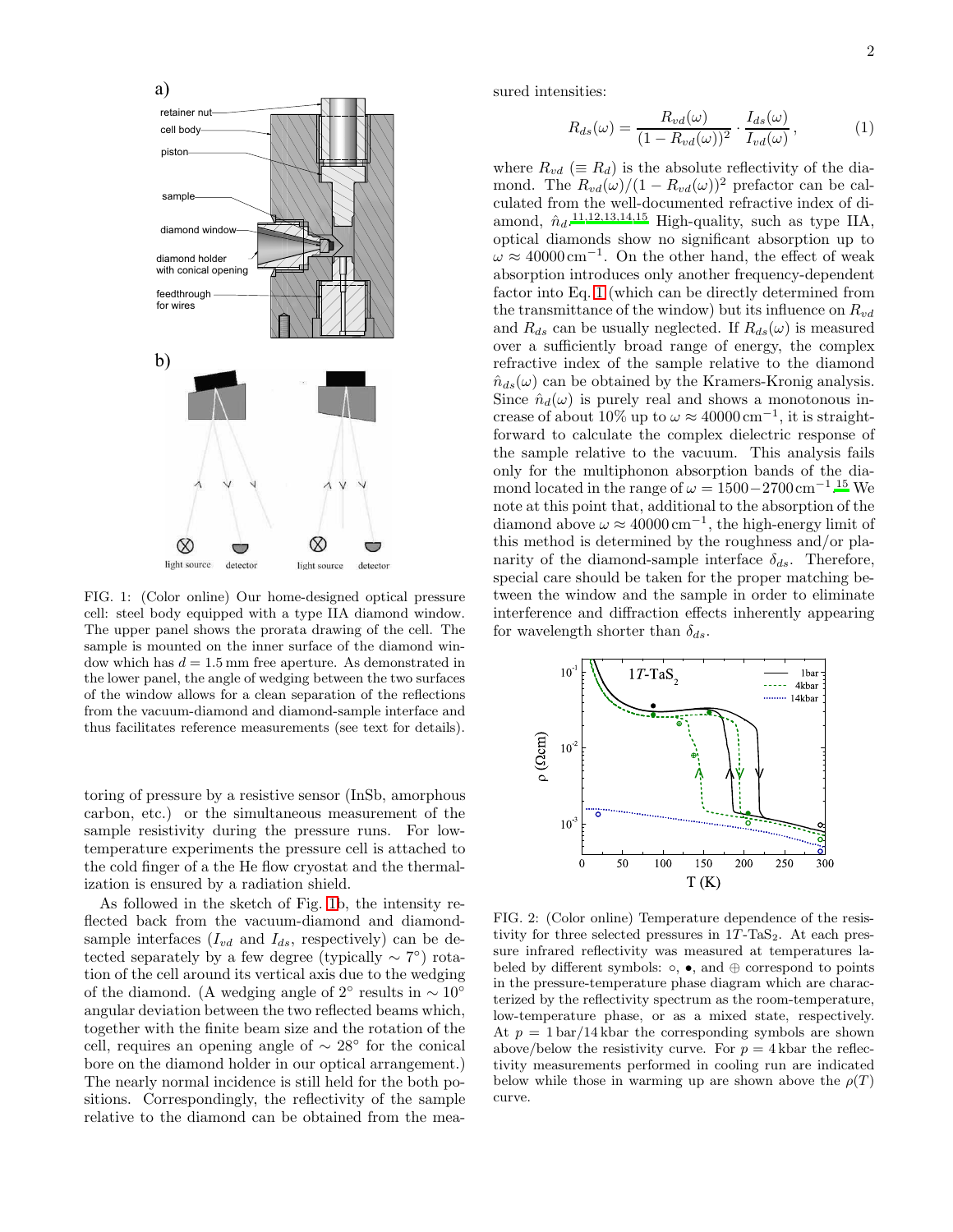

<span id="page-2-0"></span>FIG. 3: (Color online) Far-infrared reflectivity of 1T-TaS<sub>2</sub> relative to diamond,  $R_{ds}(\omega)$ , over a broad range of hydrostatic pressure and temperature. Left panel: reflectivity spectra measured in the room-temperature and the low-temperature phase of 1T -TaS<sup>2</sup> at various pressures. Temperatures corresponding to the low-temperature measurements can be followed in Fig. [2.](#page-1-2) For the verification of the results obtained within the pressure cell,  $R_{ds}(\omega)$  spectra calculated from the ambient-pressure absolute reflectivity (reproduced from Ref. [17\)](#page-3-15) are also plotted. Right panel: far-infrared reflectivity of  $1T$ -TaS<sub>2</sub> below room temperature at  $p = 4$  kbar.

In the following we shall present the high-pressure optical study of the 2-dimensional charge-density-wave (CDW) system  $1T$ -TaS<sub>2</sub> carried out by the above described pressure cell. At ambient pressure and room temperature  $1T$ -TaS<sub>2</sub> is a bad metal or semi-metal characterized by a high and almost temperature independent resistivity ( $\rho \approx 10^{-3} \Omega$ cm) and by a fully incoherent low-energy optical conductivity.[17](#page-3-15) With lowering the temperature, the material goes through a first-order phase transition at  $T_{lock} = 180 \,\mathrm{K}$  which is clearly manifested in the electronic transport as it is accompanied by a jump-like enhancement of the resistivity<sup>[16](#page-3-16)</sup> and by the opening of a soft gap  $\Delta \approx 800 \,\text{cm}^{-1}$  in the optical conductivity.[17](#page-3-15) Recent photoemission experiments also reflect that the electronic structural changes are dominantly restricted to the low-energy region.[18](#page-3-17)[,19](#page-3-18)[,20](#page-3-19)[,21](#page-3-20) On the other hand, due to its 2-dimensional CDW ordering and the large electron-phonon coupling,  $20,21$  $20,21$  the material shows extremely high sensitivity to external pressure.<sup>[16](#page-3-16)</sup> Therefore,  $1T$ -TaS<sub>2</sub> offers an ideal playground to study the pressure-induced electronic and structural changes by infrared spectroscopy.

Prior to the optical experiments under pressure, we have investigated the pressure-temperature phase diagram of the material by means of dc resistivity. The results are shown in Fig. [2](#page-1-2) for three selected pressures  $p = 1$  bar, 4 kbar, and 14 kbar. In agreement with early data,[16](#page-3-16) the low-temperature insulating phase is strongly suppressed although the resistivity is almost unchanged in either of the phases. Already at  $p = 4$  kbar the transition is shifted to  $T_{lock} \approx 150 \,\mathrm{K}$  and the hysteresis is significantly broadened,<sup>[22](#page-3-21)</sup> while at  $p = 14$  kbar the high-

temperature phase is extended to the lowest temperatures. This semi-metallic state exhibit nearly temperature independent charge transport as the resistivity increases only by a factor of  $\sim$  3 below  $T = 300$  K. We note here that the resistivity in the insulating phase also shows anomalous behavior which may be attributed to Mott-Anderson localization effects together with the opening of the pseudo-gap  $\Delta \approx 800 \,\mathrm{cm}^{-1}$ .

The far-infrared reflectivity of  $1T$ -TaS<sub>2</sub> was investigated below room temperature for various pressures  $p =$ 1 bar, 1 kbar, 4 kbar, and 14 kbar in the photon energy range of  $\omega = 30 - 700 \,\mathrm{cm}^{-1}$  as shown in Fig. [3.](#page-2-0) For verification of the results, besides the  $R_{ds}(\omega)$  spectra measured inside of the pressure cell, Fig. [3a](#page-2-0) also displays spectra evaluated from the ambient pressure absolute reflectivity  $R_s(\omega)$  reproduced from Ref. [17](#page-3-15). (For these data the complex refractive index  $\hat{n}_s$  was obtained by Kramers-Kronig transformation and  $R_{ds}$  was calculated with use of the Fresnel equation from  $\hat{n}_s$  and  $\hat{n}_d$ .) The ambient pressure data measured inside and out of the pressure cell show fairly good agreement both at room and low temperature verifying the applicability of our method for the fully quantitative measurement of reflectivity under pressure even in the hardly accessible far-infrared spectral range.

Similarly to the resistivity, the room-temperature reflectivity of the sample does not show significant variation up to  $p = 14 \text{ kbar}$ . The reflectivity spectrum in the low-temperature insulating phase is reduced and exhibits sharp phonon resonances for  $\omega < 400 \,\mathrm{cm}^{-1}$ . Its variation with pressure is also negligible for  $p = 1$  bar $-4$  kbar and probably the same remains valid, as long as the insulat